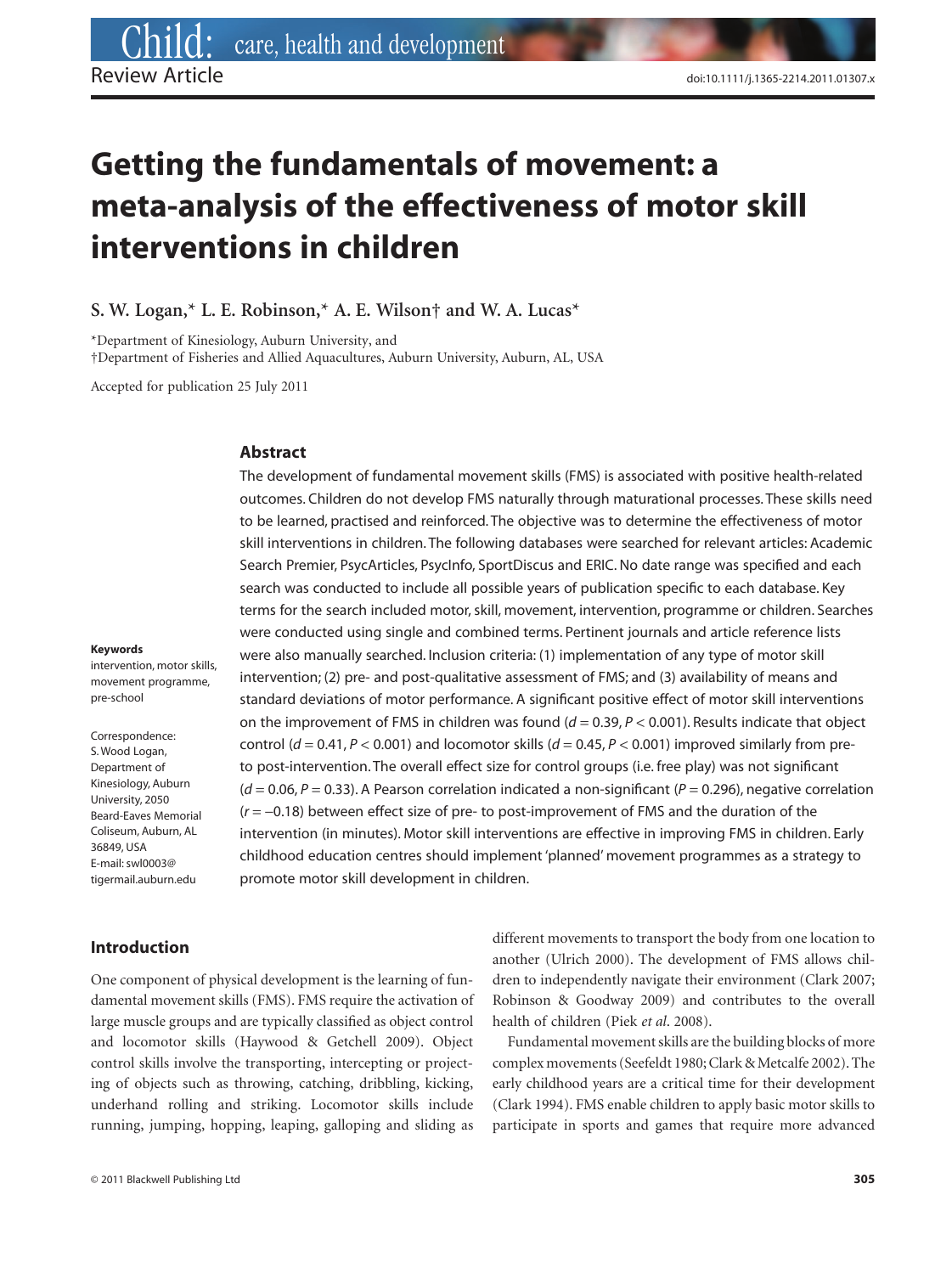movements during the school-age years and throughout the lifespan (Clark 1994). For example, to participate in a game of baseball or softball, individuals need basic competence in running, catching, throwing, and striking. Evidence supports the association between FMS competence and physical activity (Okely *et al*. 2001a; Fisher *et al*. 2005; Morgan *et al*. 2008; Williams *et al*. 2008; Houwen *et al*. 2009; Robinson *et al*. 2011). Emerging evidence also suggests that overweight or obese children tend to exhibit less competence of FMS (Graf *et al*. 2004; Williams *et al*. 2008; Logan & Getchell 2010; Logan *et al*. 2011a) and are less physically active (Trost *et al*. 2003; Bayer *et al*. 2008; Robinson *et al*. 2011). Thus, the development of FMS in children could play a pivotal role in the prevention of childhood obesity.

Approximately 58.2% of children 3 to 5 years old in the USA are enrolled in a pre-school or early learning centre (U.S. Department of Education 2009). These centres are an appropriate environment to facilitate FMS competence through structured movement programmes. The National Association for the Education of Young Children is the largest organization concerned with the well-being of children and the quality of early childhood education programmes (National Association for the Education of Young Children 2010). To meet accreditation standards, children are required to be provided opportunities and equipment to engage in a variety of motor experiences. Often, free play is the only opportunity children have to engage in movement activities and while this may encourage movement, it does not promote the learning of FMS (Gagen & Getchell 2006). Although the term development may imply that FMS competence is acquired 'naturally' through maturational processes, this is not the case (Clark 2005). These skills need to be learned, practised and reinforced (Goodway & Branta 2003; Valentini & Rudisill 2004a; Robinson & Goodway 2009). Motor skill interventions consist of planned movement activities that are developmentally and instructionally appropriate. Thus, there is a need for research to determine the effectiveness of motor skill interventions relative to free play experiences to improve FMS competence. One method to synthesize research findings across a variety of studies is to conduct a meta-analysis. To our knowledge, no systematic reviews or meta-analyses have examined the effectiveness of motor skill interventions to promote FMS competence in children.

Researchers use a variety of motor assessments when measuring pre- to post-intervention changes in FMS competence. Assessments use either a product- or process-oriented approach to evaluate movement performance. A product-oriented assessment evaluates movement on the outcome. This type of assessment provides little information with regard to *how* the movement was performed. In contrast, a process-oriented assessment evaluates movement based on the demonstration of behavioural criteria, which provides information of how the movement was performed and allows teachers to identify specific aspects of movement for each child that need to be improved upon. Recently, researchers have questioned the generalizability of results across studies that use different types of motor assessments (Stodden *et al*. 2008). In addition, there is confusion in the literature regarding the operational definition of FMS. While some researchers use this term to describe general motor competence (Fisher*et al*. 2005; Ziviani*et al*. 2009), others reserve this term for the specific use of describing *skills* which directly apply to participation in physical activity (Clark & Metcalfe 2002; Haywood & Getchell 2009). Due to this discrepancy in the literature, an inclusion criterion of the present study was the use of a qualitative (process-oriented) FMS assessment.

There is a need to understand the effectiveness of motor skill interventions. Thus, there were three main objectives of this meta-analysis: (1) to determine the overall effect of motor skill interventions on the improvement of FMS competence in children; (2) to determine if interventions were similarly effective in improving object control and locomotor skills; and (3) to determine the association between the duration (in minutes) of an intervention and improvement of FMS competence.

#### **Methods**

The following databases were searched for relevant articles: Academic Search Premier, PsycArticles, PsycInfo, SportDiscus and ERIC. No date range was specified and each search was conducted to include all possible years of publication specific to each database. Key terms for the search included motor, skill, movement, intervention, programme or children. Searches were conducted using single and combined terms. Pertinent journals and article reference lists were also manually searched. Eleven studies satisfied the following inclusion criteria: (1) implementation of any type of motor skill intervention; (2) pre- and post-qualitative assessment of FMS competence; and (3) availability of means and standard deviations of motor performance. Due to the small number of studies that met the inclusion criteria, the presence of a control group was not necessary for inclusion. However, 6 of the 11 studies included a control group. For the purpose of this study, control groups were defined as free play conditions to engage in physical activity that did not include formal instruction of motor skills. Four studies included for analysis compared the effectiveness of different instructional approaches on the improvement of FMS competence. Thus, an experimental teaching approach (such as a child-centred or mastery approach) was compared against a traditional teaching approach (i.e. direct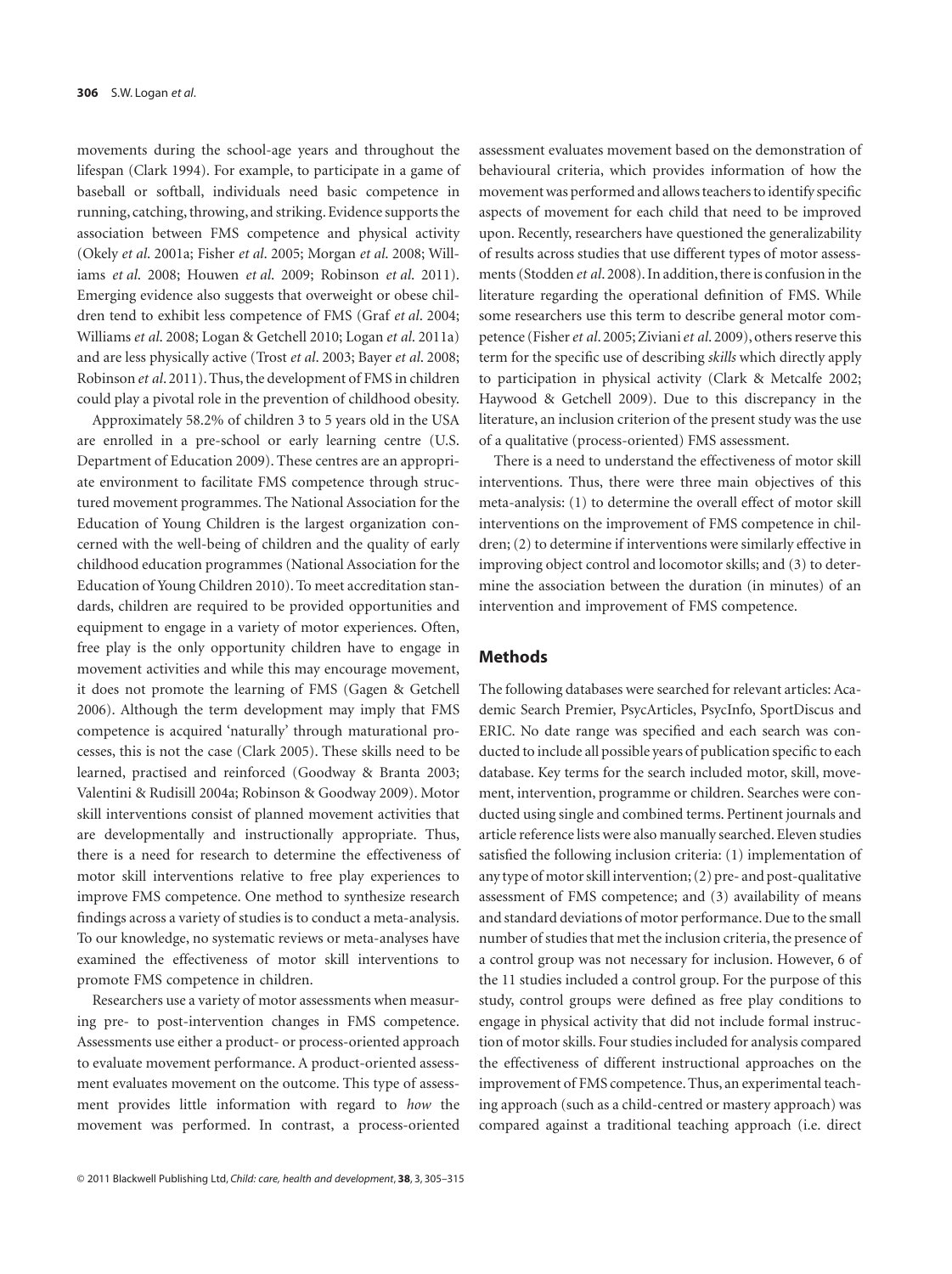instruction). In these studies, there was not a control group that received no instruction; however, the traditional teaching approach was used as a 'comparison' group. For analysis, if any type of instruction was provided it was included as a treatment group. Motor skill interventions included for analysis lasted 6–15 weeks and 480–1440 min of total intervention time. See Table 1 for a full description of studies included in the meta-analysis. In addition, there were 11 studies that mostly met the inclusion criteria but could not be included in analyses due to the lack of necessary information within the article. See Table 2 for a full description of these studies.

Studies included in the meta-analysis administered a qualitative (process-oriented) assessment of FMS. Results indicated that studies using the first and second edition of the Test of Gross Motor Development (TGMD; Ulrich 1985, 2000) were the only studies that met all of the inclusion criteria. Each edition includes an object control and a locomotor subscale. Locomotor skills include the run, gallop, hop, leap, jump, skip and slide. Object control skills include the strike, dribble, catch, kick and throw. The second edition removed skipping from the locomotor subscale and added the underhand roll to the object control subscale. Both editions of the TGMD are norm-referenced, process-oriented assessments that qualitatively assess skill performance and are validated for use in children between the ages of 3 to 10 years. Each skill is assessed by a child's ability to demonstrate three to five performance criteria. For example, one of the criteria for throwing is whether or not a child transfers weight by taking a step with the opposite foot of the throwing arm. There are many assessments that are designed to measure some aspect of motor competence; however, the TGMD *qualitatively* measures *skill* competence.

An effect size, which is a statistic that measures the strength of the relationship between two variables, was calculated for each subscale of the TGMD  $(n = 21)$  based on a standardized difference of paired means of pre- and post-assessment for each study using the Cohen's *d*-metric (Cohen 1969). Three studies reported total performance on the TGMD, without separate results for each subscale. Ninety-five per cent confidence intervals were calculated around mean effect sizes (see Fig. 1). If the 95% confidence interval does not include the value of zero, statistical significance at the 0.05 level has been established. In other words, a significant positive effect size shows that participation in a motor skill intervention significantly improved FMS. Separate meta-analyses were conducted to determine the cumulative effect of interventions on object control skills (*n* = 12), locomotor skills  $(n = 9)$  and both subscales of the TGMD, including studies that only reported overall performance  $(n =$ 25). Another meta-analysis was conducted to determine the

effectiveness of the control groups to improve FMS competence. Since only six studies included a control group, the overall effect on total performance was calculated, without separate analyses for each subscale  $(n = 9)$ . Given that studies included for all analyses consisted of a variety of intervention approaches, intervention providers and sample characteristics, a random effects model was used for all analyses (Hedges & Olkin 1985). All statistical analyses were performed with Comprehensive Meta-Analysis software, version 2.2. Alpha level for all analyses was set at 0.05 (Thomas *et al*. 2005).

## **Results**

Children demonstrated significant improvements in FMS competence post intervention as measured by the TGMD. The overall effect size for the treatment groups was significant  $d =$ 0.39; *n* = 25; *P* < 0.001; 95% confidence interval (CI) 0.23, 0.51; Fig. 2]. When considered separately, interventions resulted in significant and similar improvements in object control  $(d =$ 0.41; *n* = 12; *P* < 0.001; 95% CI 0.27, 0.55) and locomotor skills (*d* = 0.45; *n* = 9; *P* < 0.001, 95% CI 0.2, 0.7; Fig. 2). The overall effect size for control groups was not significantly different from zero (*d* = 0.06; *n* = 9, *P* = 0.33; 95% CI -0.06, 0.17; Fig. 2). A Pearson correlation indicated a non-significant (*P* = 0.296;  $r = -0.18$ ) correlation between effect size of pre- to postimprovement of FMS and the duration of the intervention (in minutes; Fig. 3). Only treatment groups from studies included in the meta-analyses were used to calculate this correlation.

# **Discussion**

The meta-analyses provide quantitative evidence that the implementation of motor skill interventions is an effective strategy to improve FMS competence in children. The overall effect size was moderate. This has two important implications. First, motor skill interventions provide children with basic FMS competence needed for more advanced movement. Second, given the evidence that less FMS competence is associated with less participation in physical activity and overweight or obesity, implementation of motor skill interventions may be at least part of a strategy to promote physical activity and prevent childhood obesity. However, these studies are based on correlations and results that should be interpreted with caution. Yet, despite the potential implications of these studies, very few early childhood education programmes provide developmentally and instructionally appropriate motor skill interventions for children (Gagen & Getchell 2006). More importantly, a non-significant effect of control groups (i.e. free play) lends greater support that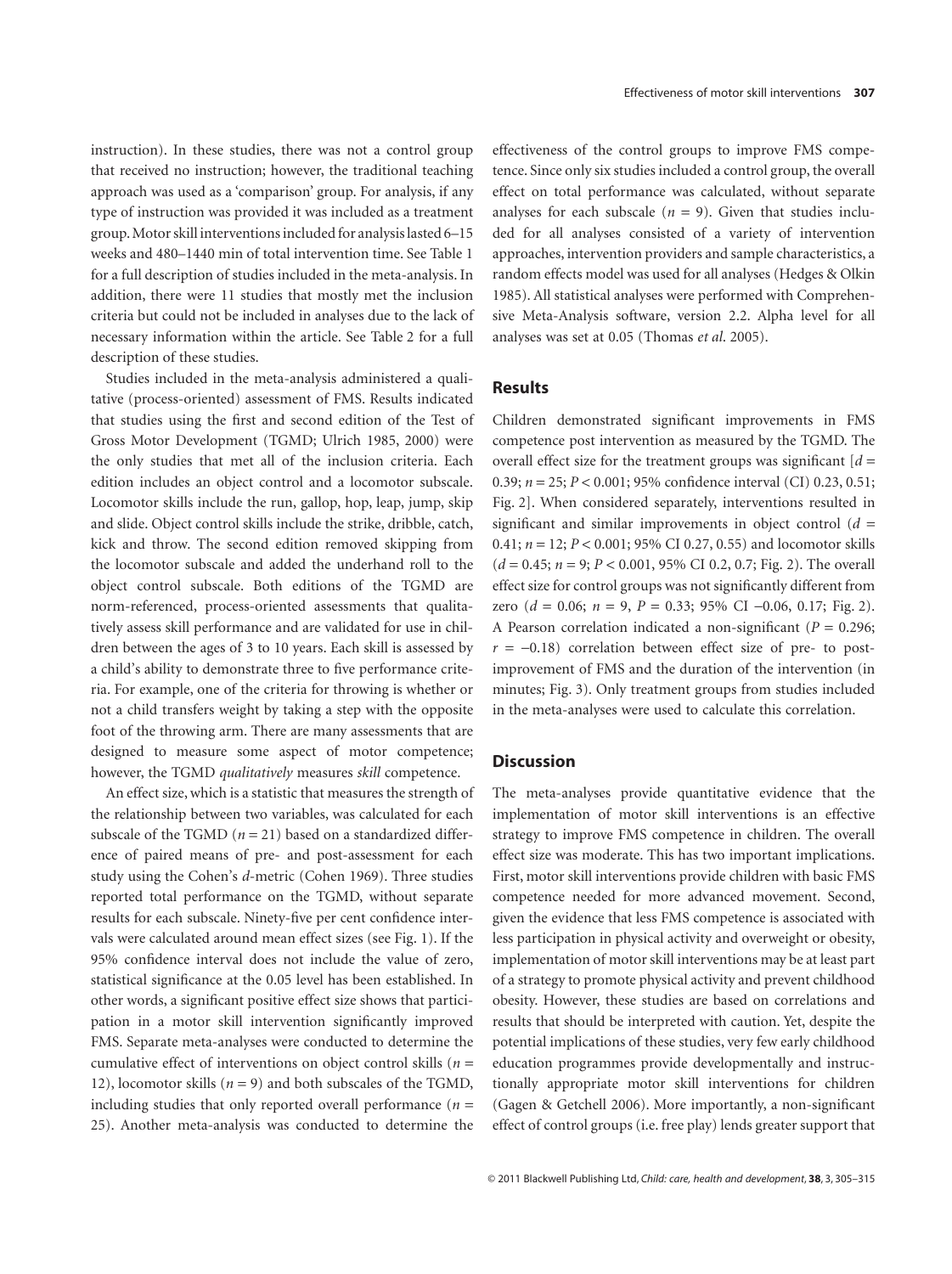|                   |                          | Table 1. Descriptions provided for each study included in the meta-analysis |                                     |                   |                 |                        |                             |               |                       |                                   |                      |
|-------------------|--------------------------|-----------------------------------------------------------------------------|-------------------------------------|-------------------|-----------------|------------------------|-----------------------------|---------------|-----------------------|-----------------------------------|----------------------|
| Study             | Intervention<br>approach | Intervention<br>provider                                                    | Intervention<br>duration            | Sample type       | Sample<br>size  | (years)<br>Mean<br>age | assessment<br><b>Motor</b>  | Score<br>type | <b>Effect</b><br>size | improvement<br>Significant<br>(1) | assignment<br>Random |
| Apache (2005)     | Child-facilitated        | Researchers                                                                 | 15 weeks                            | DD or at          | 28              | 4.2                    | TGMD                        | Raw           |                       |                                   | Class level          |
|                   |                          |                                                                             | 1350 min                            | risk of DD        |                 |                        | Object control<br>Locomotor |               | 0.24<br>0.49          | $\succ$                           |                      |
|                   | Direct instruction       | Researchers                                                                 | 15 weeks                            | DD or at          | 28              | 4.2                    | Locomotor                   |               | 0.18                  | $Z$ $Z$                           |                      |
|                   | No control group         |                                                                             | 1350 min                            | risk of DD        |                 |                        | Object control              |               | 0.05                  |                                   |                      |
| Cliff and         | Mastery                  | Community-based.                                                            | 10 weeks                            | Overweight/       | $\overline{1}$  | 10.4                   | TGMD-2                      | Standard      | 0.63                  | z >                               | $\frac{1}{2}$        |
| colleagues (2007) |                          | details provided<br>No further                                              | 1200 min                            | children<br>obese |                 |                        | GMQ                         |               |                       |                                   |                      |
|                   | No control group         |                                                                             |                                     |                   |                 |                        |                             |               |                       |                                   |                      |
| Goodway and       | Direct instruction       | Researchers                                                                 | 12 weeks                            | DD or at          | $\overline{31}$ | 4.7                    | TGMD                        | Raw           |                       |                                   | Class level          |
| Branta (2003)     |                          |                                                                             | 1080 min                            | risk of DD        |                 |                        | Object control<br>Locomotor |               | 0.73<br>0.72          | $>$ $>$ $>$ $>$                   |                      |
|                   | Control                  |                                                                             | Regularly                           | DD or at          | 28              | 4.7                    | Locomotor                   |               | 0.17                  |                                   |                      |
|                   |                          |                                                                             | scheduled<br>free play              | risk of DD        |                 |                        | Object control              |               | 0.33                  |                                   |                      |
| Goodway and       | Direct instruction       | Researchers                                                                 | 9 weeks                             | DD or at          | 33              | 4.9                    | TGMD                        | Raw           |                       |                                   | Class level          |
| colleagues (2003) |                          |                                                                             | 630 min                             | risk of DD        |                 |                        | Locomotor                   |               | 0.45                  | ≻                                 |                      |
|                   |                          |                                                                             |                                     |                   |                 |                        | Object control              |               | 0.42                  | $\succ$                           |                      |
|                   | Control                  |                                                                             | Regularly                           | DD or at          | $\overline{50}$ | 5.0                    | Locomotor                   |               | 0.01                  | $Z$ $Z$                           |                      |
|                   |                          |                                                                             | scheduled<br>free play              | risk of DD        |                 |                        | Object control              |               | 0.04                  |                                   |                      |
| Hamilton and      | Direct instruction       | Parents                                                                     | 8 weeks                             | At risk of DD     | $\frac{5}{1}$   | 3.9                    | TGMD                        | Raw           |                       |                                   | Class level          |
| colleagues (1999) |                          |                                                                             | 720 min                             |                   |                 |                        | Object control              |               | 0.33                  | $\angle$ z                        |                      |
|                   | Control                  |                                                                             | scheduled<br>free play<br>Regularly | At risk of DD     | $\overline{c}$  | 4.0                    | Object control              |               | $-0.01$               |                                   |                      |
| Ignico (1991)     | Direct instruction       | Undergraduate                                                               | 10 weeks                            | Typically         | $\overline{1}$  | 4.9                    | TGMD                        | Standard      |                       | $\succ$                           | Class level          |
|                   |                          | students                                                                    | 480 min                             | developing        |                 |                        | GMDQ                        |               | 0.33                  |                                   |                      |
|                   | Control                  | scheduled<br>free play<br>Regularly                                         |                                     |                   | $\overline{15}$ | 5.0                    | GMDQ                        |               | $-0.03$               | $\mathsf{z}$                      |                      |
| Martin and        | Mastery                  | Researchers                                                                 | 6 weeks                             | At risk of DD     | 42              | 5.7                    | TGMD                        | Raw           |                       |                                   | Class level          |
| colleagues (2009) |                          |                                                                             | 900 min                             |                   |                 |                        | Object control<br>Locomotor |               | 0.54<br>0.23          | $>$ $>$                           |                      |
|                   | Direct instruction       | Researchers                                                                 | 6 weeks                             | At risk of DD     | 22              | 5.4                    | TGMD-2                      |               |                       |                                   |                      |
|                   |                          |                                                                             | 900 min                             |                   |                 |                        | Object control<br>Locomotor |               | 0.12<br>0.01          | $>$ $>$                           |                      |
|                   | No control group         |                                                                             |                                     |                   |                 |                        |                             |               |                       |                                   |                      |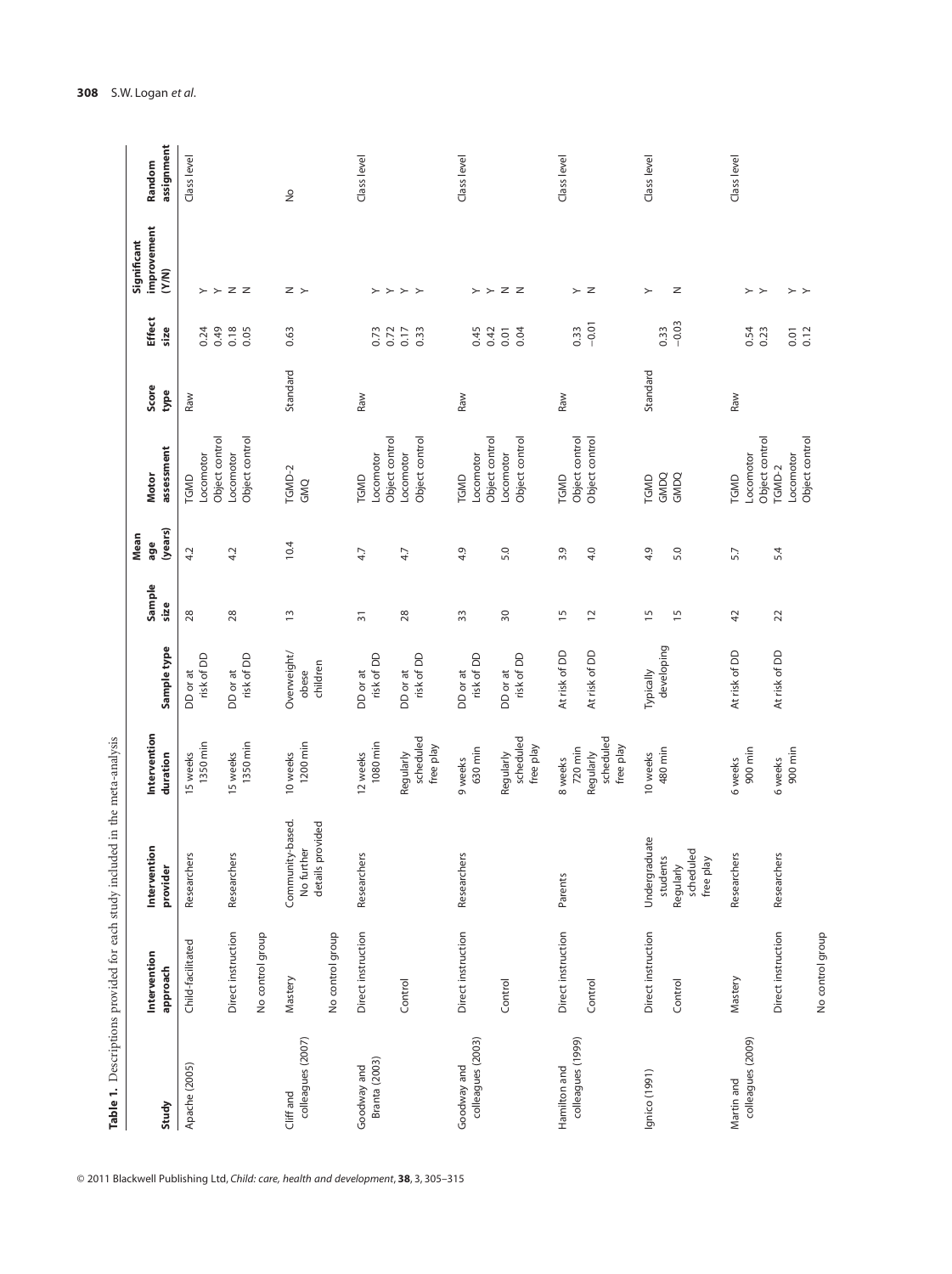| colleagues (1998)<br>Rintala and  | training programme<br>Psychomotor | education and<br>Trained physical<br>classroom<br>teachers | 1350 min<br>10 weeks                | Developmental<br>language<br>disorders | 38                                | $\overline{8}$ .        | TGMD<br>GMDQ                                  | Standard | 0.08           | z >                                  | $\frac{1}{2}$             |
|-----------------------------------|-----------------------------------|------------------------------------------------------------|-------------------------------------|----------------------------------------|-----------------------------------|-------------------------|-----------------------------------------------|----------|----------------|--------------------------------------|---------------------------|
|                                   | Physical education                | Regular physical<br>education                              | 1350 min<br>10 weeks                | Developmental<br>language<br>disorders | $\frac{8}{1}$                     | 8.3                     | GMDQ<br>TGMD                                  |          | 0.07           | $\geq$                               |                           |
|                                   | No control group                  |                                                            |                                     |                                        |                                   |                         |                                               |          |                |                                      |                           |
| Goodway (2009)<br>Robinson and    | Mastery                           | Researchers                                                | 540 min<br>9 weeks                  | At risk of DD                          | 39                                | 4.0                     | Object control<br>TGMD-2                      | Raw      | 0.65           | ≻                                    | Class/individual<br>level |
|                                   | Direct instruction                | Researchers                                                | 540 min<br>9 weeks                  | At risk of DD                          | 38                                | 3.9                     | Object control                                |          | 0.52           | ≻                                    |                           |
|                                   | Control                           | Regularly scheduled<br>free play                           |                                     | At risk of DD                          | $\overline{a}$                    | 4.0                     | Object control                                |          | 0.01           | z                                    |                           |
| Rudisill (2004a)<br>Valentini and | Mastery                           | Researchers                                                | 1440 min<br>12 weeks                | With and without<br>disabilities       | $\overline{6}$<br>$\overline{31}$ | 7.5<br>$\overline{8}$ . | <b>ocomotor</b><br>TGMD                       | Standard | 0.5            |                                      | Individual level          |
|                                   | Control                           |                                                            | scheduled<br>free play<br>Regularly | With and without<br>disabilities       | $\overline{1}$<br>57              | 8.0<br>7.4              | Object Control<br>Object control<br>-ocomotor |          | 0.53           | z<br>$\overline{z}$<br>$\rightarrow$ |                           |
| Rudisill (2004b)<br>Valentini and | Mastery                           | Researchers                                                | 840 min<br>12 weeks                 | 8                                      | $\overline{9}$                    | 5.5                     | .ocomotor<br>TGMD                             | Standard | $\overline{5}$ |                                      | Individual level          |
|                                   | Direct instruction                | Researchers                                                | 840 min<br>12 weeks                 | 6                                      | $\overline{c}$                    | 5.4                     | Object control<br>-ocomotor<br>TGMD           |          | 0.87<br>0.71   | $\succ$<br>$\rightarrow$             |                           |
|                                   | No control group                  |                                                            |                                     |                                        |                                   |                         | Object control                                |          | 0.73           | $\rightarrow$                        |                           |

Motor Development. Motor Development.

© 2011 Blackwell Publishing Ltd, *Child: care, health and development*, **38**, 3, 305–315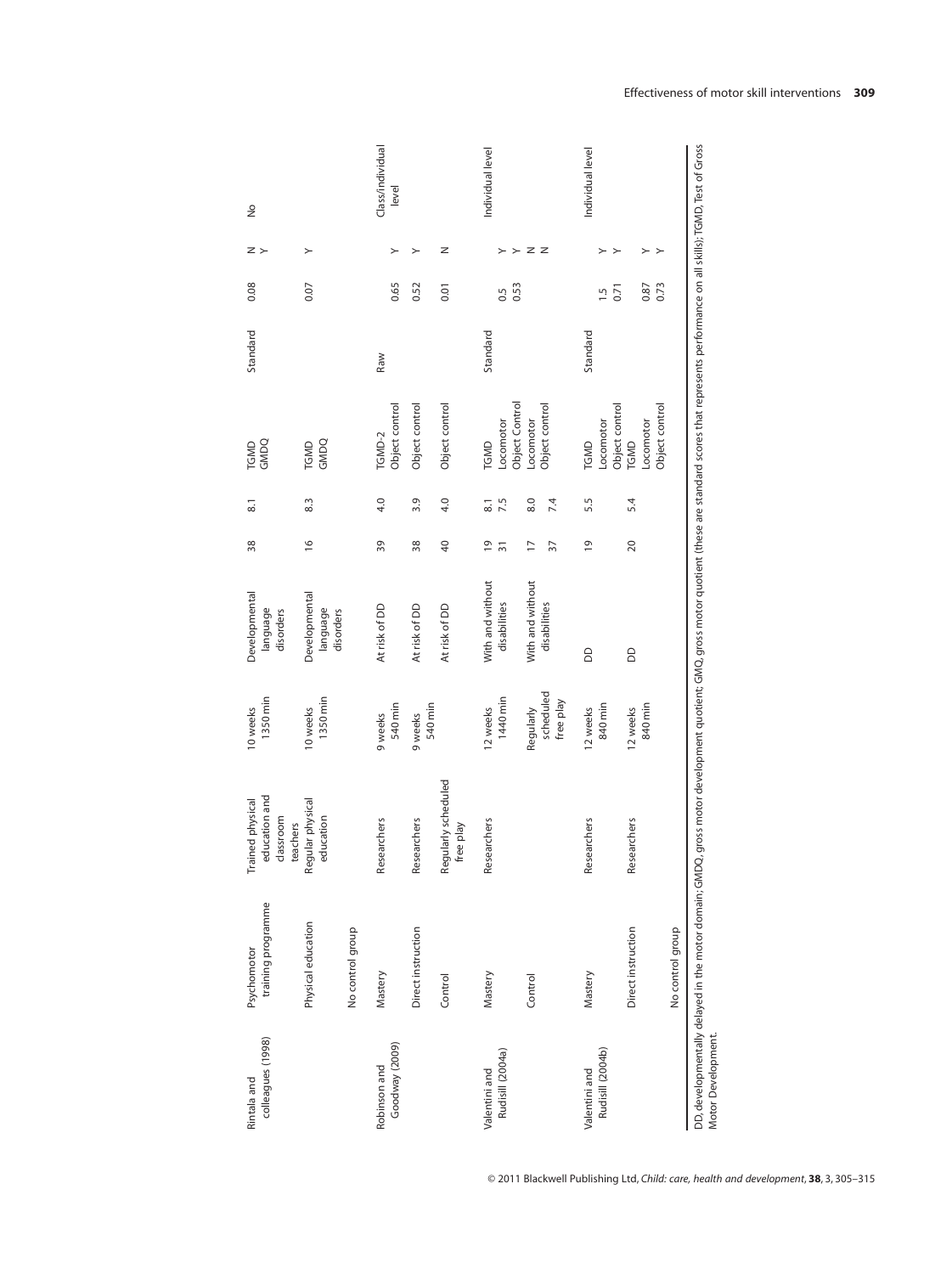|                                         |                                                        | Table 2. Descriptions provided for each study that were not included in the meta-analysis due to a lack of reported data or were not published in a peer-reviewed journal |                          |                         |                |                     |                            |                         |                                                           |                       |                                                                                                                                 |
|-----------------------------------------|--------------------------------------------------------|---------------------------------------------------------------------------------------------------------------------------------------------------------------------------|--------------------------|-------------------------|----------------|---------------------|----------------------------|-------------------------|-----------------------------------------------------------|-----------------------|---------------------------------------------------------------------------------------------------------------------------------|
| Study                                   | Intervention<br>approach                               | Intervention<br>provider                                                                                                                                                  | Intervention<br>duration | Sample<br>type          | Sample<br>size | Mean age<br>(years) | assessment<br>Motor        | Score<br>type           | improvement<br>Significant<br>(N/N)                       | assignment<br>Random  | not included<br>Reason(s)                                                                                                       |
| van Beurden and<br>colleagues<br>(2003) | Nine intervention<br>Nine control<br>schools           | approach included:<br>principal, teachers,<br>teachers, parents<br>and students<br>pre-service<br>Whole-school                                                            |                          | developing<br>Typically | 1045           | $7 - 10$            | get active<br>Get skilled: | $\stackrel{\leq}{\geq}$ | $\frac{4}{\sqrt{2}}$<br>$\succ$                           | School level          | of improvement<br>in near mastery<br>Only the mean %<br>or mastery for<br>treatment                                             |
|                                         | schools                                                |                                                                                                                                                                           |                          |                         |                |                     |                            |                         |                                                           |                       |                                                                                                                                 |
| Chatzipanteli and<br>colleagues         | Music-based                                            | $\frac{1}{2}$                                                                                                                                                             | N/A min<br>8 weeks       | N/A                     | $\overline{4}$ | 6.3                 | Object control<br>TGMD-2   | $\frac{4}{\sqrt{2}}$    | $\leq$                                                    | indicated<br>Not      | The full article is only<br>available in the                                                                                    |
| (2007)                                  | No control group<br>programme,<br>no music<br>Movement |                                                                                                                                                                           |                          |                         | 35             | 6.3                 |                            |                         | $\frac{4}{\sqrt{2}}$                                      |                       | An English abstract is<br>available and was<br>original language<br>used to provide<br>of publication<br>information<br>(Greek) |
| Deli and                                | Movement                                               | Physical educator                                                                                                                                                         | 10 weeks                 | Typically               | 28             | 5.4                 | TGMD                       | Raw                     | $\succ$                                                   | Not                   | Means reported for                                                                                                              |
| colleagues<br>(2006)                    | programme,<br>programme<br>with music<br>Movement      |                                                                                                                                                                           | 700 min                  | developing              | 28             | 5.5                 | Locomotor                  |                         | Five of six skills<br>Five of six skills<br>$\rightarrow$ | indicated             | Standard deviations<br>individual skills<br>not reported                                                                        |
|                                         | Control group                                          | Regularly scheduled<br>free play                                                                                                                                          |                          |                         | 27             | 5.4                 |                            |                         | $\geq$                                                    |                       |                                                                                                                                 |
| colleagues<br>Deri and<br>(2001)        | Music-based                                            | Researchers                                                                                                                                                               | 800 min<br>10 weeks      | developing<br>Typically | 35             | 5.4                 | Locomotor<br>TGMD          | Raw                     | $\succ$                                                   | Individual<br>level   | deviations reported<br>for individual skills<br>Means and standard                                                              |
|                                         | Control                                                | Regularly scheduled<br>free play                                                                                                                                          |                          | developing<br>Typically | 33             | 5.4                 | Locomotor                  |                         | $\succ$                                                   |                       | only                                                                                                                            |
| Foweather and<br>colleagues<br>(2008)   | Activity-based<br>After-school<br>setting              | Coaches                                                                                                                                                                   | 1080 min<br>9 weeks      | developing<br>Typically | $\overline{6}$ | 9.2                 | Get skilled: get<br>active | $\frac{4}{\sqrt{2}}$    | Two of seven skills<br>$\succ$                            | School/class<br>level | Only the mean % of<br>intervention that<br>participants at<br>pre- and post-                                                    |
|                                         | Control                                                | Regularly scheduled<br>free play                                                                                                                                          |                          |                         | $\frac{5}{1}$  | $\overline{5}$      |                            |                         |                                                           |                       | mastery or mastery<br>demonstrated near<br>of each individual<br>skill was provided                                             |
| Goodway & Amui<br>(2007)                | Mastery                                                | Researchers                                                                                                                                                               | 540 min<br>9 weeks       | Disadvantaged           | 24             | Pre-school          | Object control<br>TGMD-2   | Raw                     | $\succ$                                                   | Individual            | Conference abstract                                                                                                             |
|                                         | Direct instruction<br>Control                          |                                                                                                                                                                           |                          |                         | 27<br>26       |                     |                            |                         | > z                                                       |                       |                                                                                                                                 |

© 2011 Blackwell Publishing Ltd, *Child: care, health and development*, **38**, 3, 305–315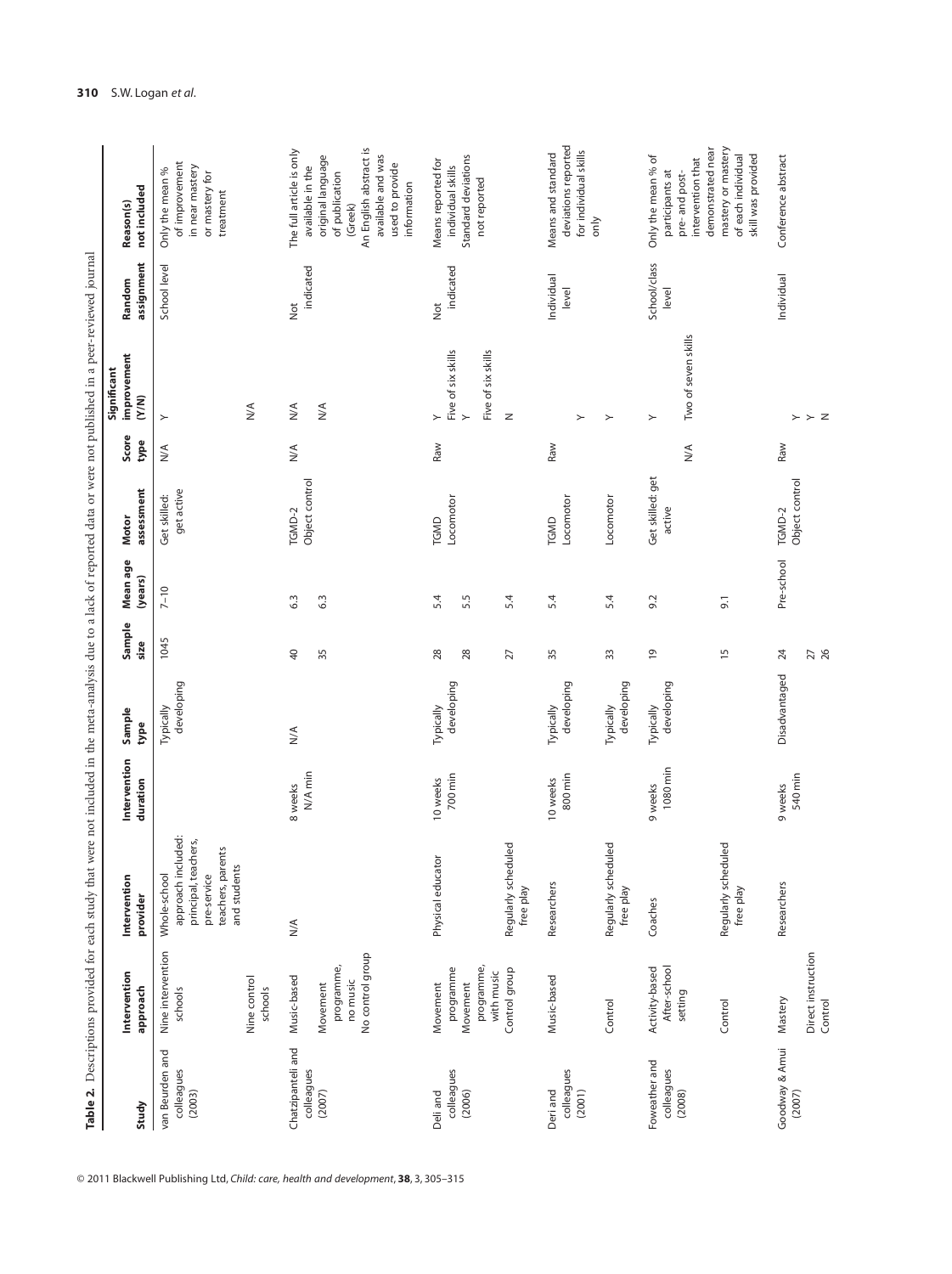| colleagues<br>Ignico and<br>(2006)   | Fitness infusion                                      | education<br>teacher<br>Physical                                                                                                                                                                                                                                                                                                                                                                                                                                                                               | 1440 min<br>24 weeks                           | developing<br>Typically                                                | 68                               | 5th grade  | and softball<br>gymnastics,<br>basketball<br>hockey,<br>skills<br>Tennis, | Raw    | Five of six skills<br>≻       | z | Means reported for<br>individual skills<br>deviations not<br>only, standard<br>reported |
|--------------------------------------|-------------------------------------------------------|----------------------------------------------------------------------------------------------------------------------------------------------------------------------------------------------------------------------------------------------------------------------------------------------------------------------------------------------------------------------------------------------------------------------------------------------------------------------------------------------------------------|------------------------------------------------|------------------------------------------------------------------------|----------------------------------|------------|---------------------------------------------------------------------------|--------|-------------------------------|---|-----------------------------------------------------------------------------------------|
|                                      | Typical physical<br>education                         |                                                                                                                                                                                                                                                                                                                                                                                                                                                                                                                |                                                |                                                                        | $\frac{8}{2}$                    |            |                                                                           |        | Five of six skills<br>≻       |   |                                                                                         |
| colleagues<br>Logan and<br>(2011b)   | No control group<br>Child-facilitated                 | Undergraduate<br>students                                                                                                                                                                                                                                                                                                                                                                                                                                                                                      | 720 min<br>12 weeks                            | developing<br>Typically                                                | $\overline{4}$                   | 4.6        | Object control<br>Locomotor<br>TGMD-2                                     | ℅      | z<br>≻                        | z | Conference abstract                                                                     |
| van der Mars &<br><b>Butterfield</b> | Modified direct<br>instruction                        | Pre-service<br>teachers                                                                                                                                                                                                                                                                                                                                                                                                                                                                                        | 320 min<br>8 weeks                             | developing<br>Typically                                                | $\overline{1}$                   | 4.6        | <b>OSU SIGMA</b>                                                          | Raw    | Five of 10 skills<br>$\geq$   | z | Conference paper                                                                        |
| (1987)                               | Control                                               |                                                                                                                                                                                                                                                                                                                                                                                                                                                                                                                |                                                |                                                                        | G                                | 5.5        |                                                                           |        | $\mathbb Z$                   |   | Means reported for<br>individual skills<br>deviations not<br>only, standard<br>reported |
| Rimmer & Kelly<br>(1989)             | programme<br>Occupational<br>therapy                  | Occupational<br>therapist                                                                                                                                                                                                                                                                                                                                                                                                                                                                                      | 11550 min<br>35 weeks<br>8925-                 | Children with<br>disabilities<br>learning                              | ${}^{\circ}$                     | 4.5        | programme<br>I CAN                                                        | $\leq$ | z                             | z | deviations reported<br>for individual skills<br>Means and standard<br>only              |
|                                      | Adapted physical<br>programme<br>education<br>Control | education teacher<br>Adapted physical<br>Special education<br>teachers                                                                                                                                                                                                                                                                                                                                                                                                                                         | scheduled<br>3960 min<br>Regularly<br>35 weeks | Children with<br>Children with<br>disabilities<br>learning<br>learning | $\overline{0}$<br>$\overline{1}$ | 4.9<br>5.0 |                                                                           |        | Four of five skills<br>z<br>≻ |   |                                                                                         |
| colleagues<br>Rudisill and<br>(2003) | No control group<br>Mastery                           | Researchers                                                                                                                                                                                                                                                                                                                                                                                                                                                                                                    | free play<br>840 min<br>12 weeks               | disabilities<br>At risk of DD                                          | $\frac{3}{2}$                    | 4.0        | Locomotor<br>TGMD                                                         | Raw    | ≻                             | z | Conference abstract                                                                     |
|                                      |                                                       | van Beurden and colleagues (2003) included balance, vertical jump, sprint run, kick, catch, throw, hop and side gallop. Foweather and colleagues (2008) included balance, leap, vertical jump, sprint run, kick, catch and<br>throw. OSLI SIGMA, Ohio State University Scale of Intra-Gross Motor Assessment (skills include: walking, stair and ladder climbing, running, throwing, atching, kicking, hopping, hopping, skipping and striking.<br>N/A, not applicable; TGMD, Test of Gross Motor Development. |                                                |                                                                        |                                  |            |                                                                           |        |                               |   |                                                                                         |

© 2011 Blackwell Publishing Ltd, *Child: care, health and development*, **38**, 3, 305–315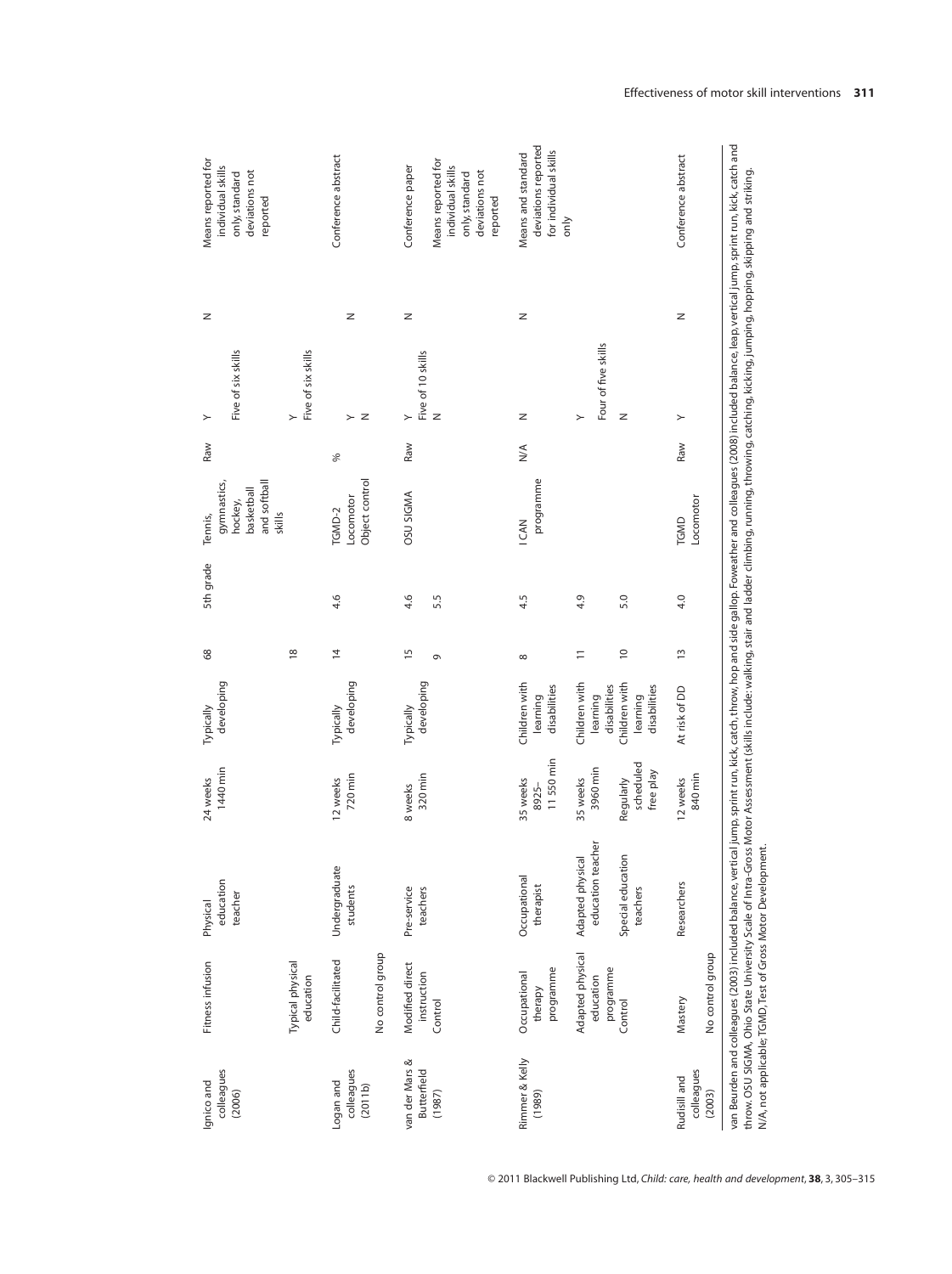FMS competence does not develop naturally. FMS need to be taught, practised, and reinforced through developmentally appropriate movement programmes.

A non-significant relationship was found between effect size of pre- to post-improvement of FMS and the duration of the intervention (in minutes). This is an unexpected finding because it seems intuitive that greater total intervention time would lead to a larger increase in FMS competence. However, the evidence does not support this. We offer possible explanations. It is possible that children plateau in their FMS competence after some critical amount of instruction, but due to the small number of studies that satisfied the inclusion criteria, this critical point could not be identified. The activities provided during motor skill interventions may become monotonous and lead to children disengaging over time. Most studies did not report instruction time but rather an overall time of each session. During an intervention session, there is typically time devoted to the demonstration of each task, a review of the rules, and a warm-up and cool-down period. For example, Robinson and Goodway (2009) report that each intervention session lasted 30 min, but because

$$
d = \frac{\overline{\text{Pre}} - \overline{\text{Post}}}{s}
$$

$$
s = \sqrt{\frac{(n_1 - 1)s_1^2 + (n_2 - 1)s_2^2}{n_1 + n_2}}
$$

**Figure 1.** Cohen's *d* formula. *d* = Cohen's *d*; Pre = mean pre-assessment on the Test of Gross Motor Development (TGMD); Post = mean post-assessment on the TGMD; *s* = pooled standard deviation.

of management tasks, 24 min of motor skill instruction was provided. Due to the reported methods of most studies, we were unable to delineate total session and instruction time. It is possible that a relationship between intervention time and improvement in FMS would exist if actual instruction time was reported and used as a moderator variable.

The findings of the meta-analysis provide support for the effectiveness of motor skill interventions to improve FMS in young children. The importance of physical development is emphasized by the National Association for the Education of Young Children's standards for accreditation of early childhood education centres. Research suggests that FMS competence during childhood tracks, at least somewhat, to adolescence (Branta *et al*. 1984; McKenzie *et al*. 2002). FMS development has also been associated with health-related outcomes such as higher participation in physical activity (Okely *et al*. 2001a; Robinson *et al*. 2011), higher cardiorespiratory fitness (Okely *et al*. 2001b) and a healthy body weight (Graf *et al*. 2004; Logan & Getchell 2010). Given the benefits of the development of FMS and the large number of children enrolled in early childhood settings, these setting are ideal for the implementation of motor skill interventions.

There are many obstacles that early childhood centres may encounter if a priority is placed on the development of FMS. First, young children need equipment that is developmentally appropriate for their age and body size. Second, a sufficient play space is required for movement activities. All centres do not have an indoor gymnasium, outside play area or even adequate classroom space to adapt to an intervention setting. Third, early childhood educators may not be knowledgeable with regard to how to design and implement instructionally appropriate



**Figure 2.** Mean Cohen's *d* and 95% confidence intervals for each meta-analysis. LM, locomotor subscale; OC, object control.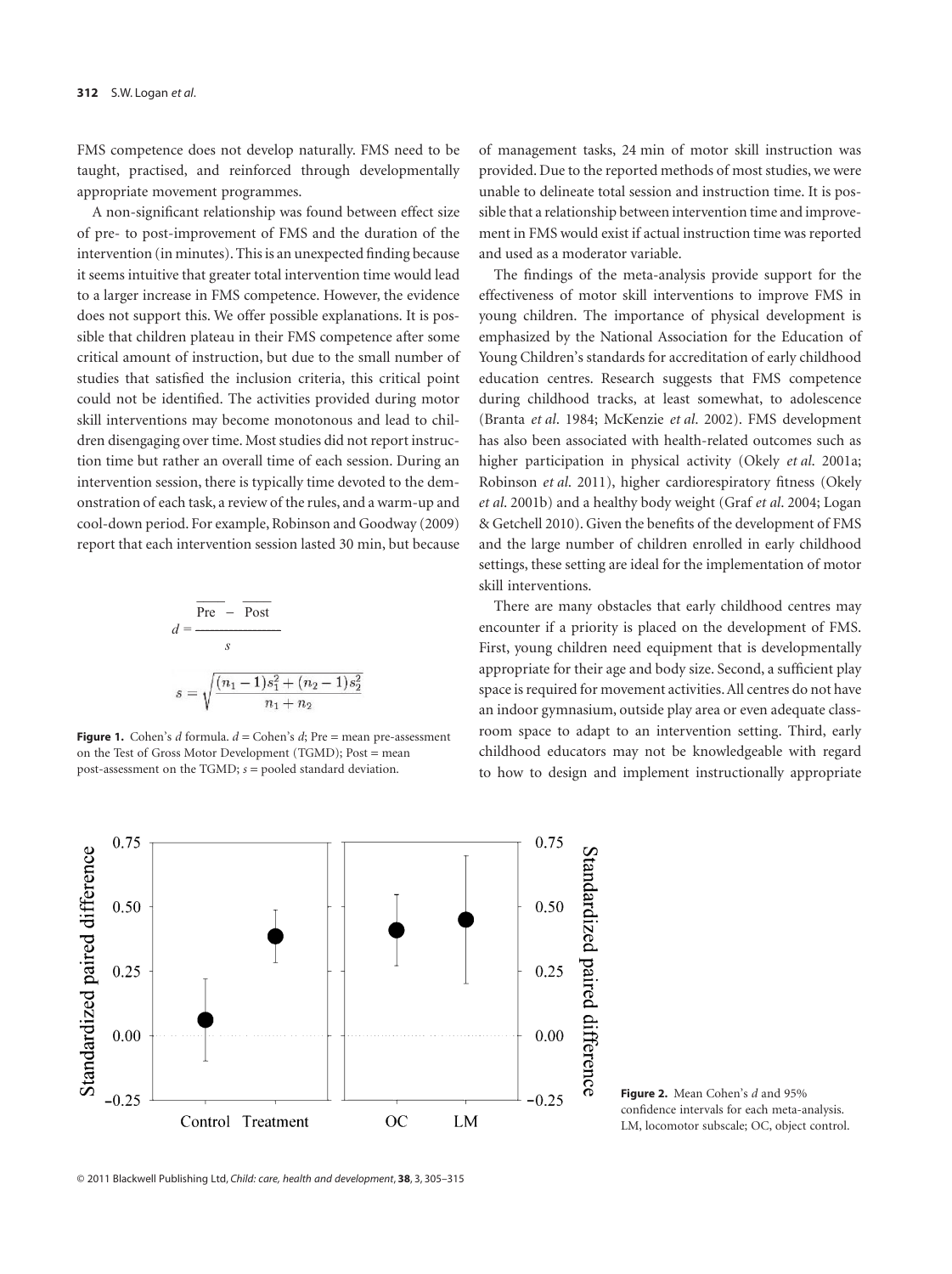

**Figure 3.** Pearson correlation indicating a non-significant ( $P = 0.296$ ) relationship ( $r = -0.18$ ) between effect size and duration of the intervention (in minutes). Only treatment groups from studies included in the meta-analyses were used to calculate this correlation.

movement activities. Early childhood educators are certainly capable of this task; however, training sessions and workshops can be expensive. Despite the obstacles, there are resources available to centres including intervention curriculum (Robert 2001) and practitioner articles that provide effective tips and guidelines for establishing ongoing motor skill interventions and movement programmes (Valentini et al. 1999; Robert & Yongue 2004).

There are a few limitations of the findings of this metaanalysis. Most studies included children that were developmentally delayed or at risk of delay in FMS competence due to environmental and biological factors. Therefore, the children were at risk of low FMS competence pre-assessment and had greater potential to increase FMS competence, which may have inflated effect sizes. This could also be considered a strength of this study because the results indicate that at-risk children greatly benefit from participation in a motor skill intervention. Most studies included in the meta-analysis focused only on young children and were the product of a relatively small group of researchers. Another limitation is the narrow focus with regard to the administration of a qualitative assessment of FMS as an inclusion criterion. A recent debate in the literature has questioned the interchangeable use of motor assessments that use different approaches (i.e. qualitative vs. quantitative) to measure motor competence, without regard to the specific research question of interest (Tan *et al*. 2001; Waelvelde *et al*. 2007; Stodden *et al*. 2008). These limitations are a reflection of the lack of published studies that have implemented motor skill interventions. Due to the small sample size of included studies, results should be interpreted with caution.

The findings of this meta-analysis support the need for future research to investigate the effectiveness of motor skill interventions in children. Interventions should be provided to more diverse and typically developing children who are not classified as at risk of developmental delay in FMS competence. It may be that journals are hesitant to publish intervention studies with typically developing children because of the seemingly lack of contribution to the body of literature. However, it is important that researchers continue to manipulate the components of interventions such as type of approach and amount of instruction time to determine the optimal characteristics of effective interventions. Such characteristics include the length of the intervention, the type of instructional approach and the content of curriculum. Researchers are encouraged to report means and standard deviations for all intervention studies. There were quite a few studies that were not included in our meta-analyses due to not reporting required data. More research is needed on the feasibility of early childhood educators to successfully implement motor skill interventions. Early childhood education centres serve many children in the USA on a yearly basis. These centres are an excellent environment to facilitate physical development through the implementation of developmentally and instructionally appropriate motor skill interventions.

#### **Key messages**

- The National Association for the Education of Young Children emphasizes the importance of the physical development of children. One aspect of physical development is the learning of fundamental movement skills.
- Fundamental movement skills are associated with positive, health-related outcomes.
- Results of the meta-analysis indicate that motor skill interventions are effective in improving fundamental movement skills in children.
- Early childhood education centres should implement 'planned' gross movement programmes as a strategy to promote physical development of children.
- From a research standpoint, it is important to continue to determine the most effective characteristics of motor skill interventions (i.e. minutes of instruction time, instructional approaches) to shape policy and curriculum recommendations of structured movement programmes in early childhood settings.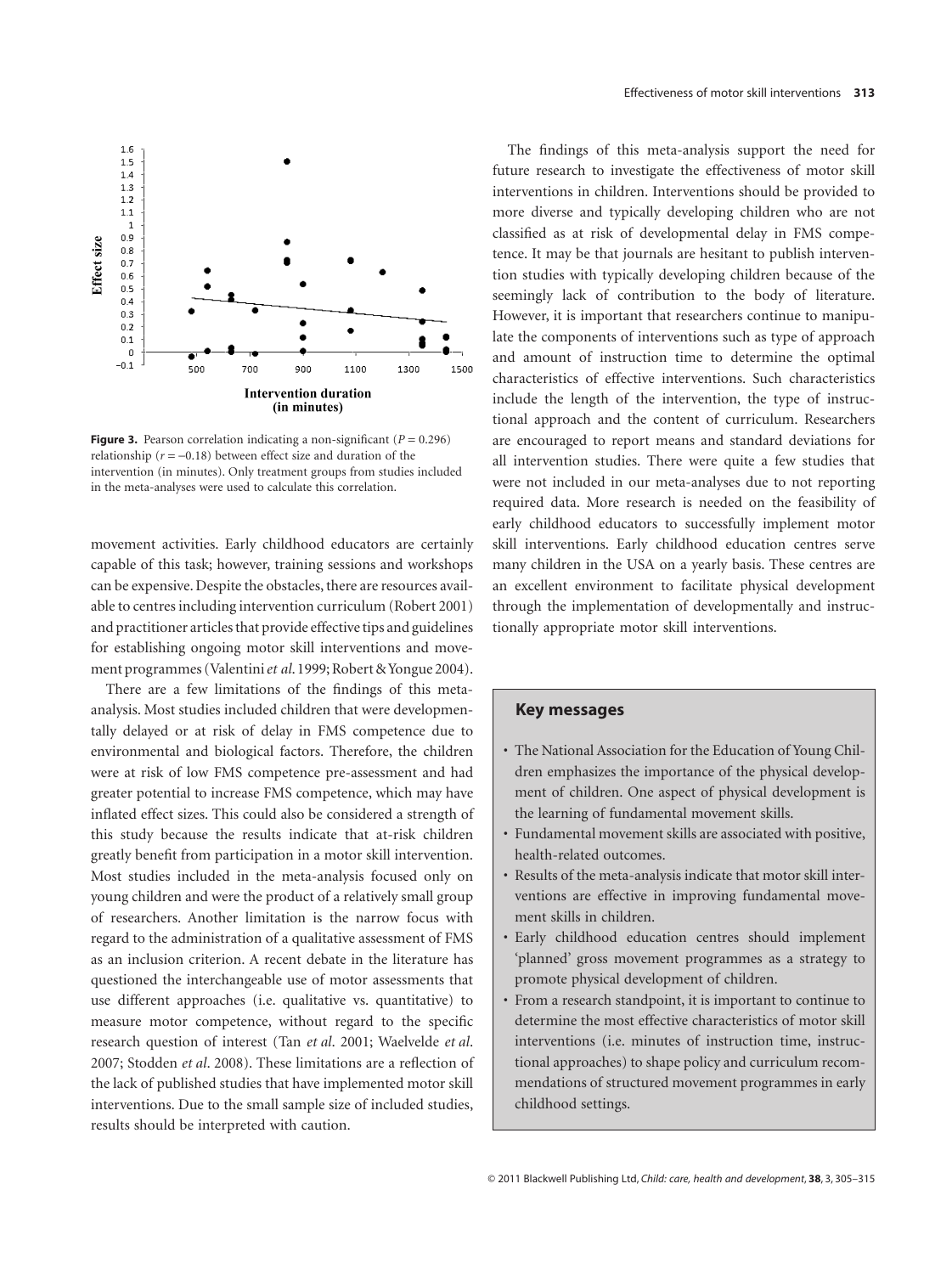# **References**

References marked with an asterisk indicate studies included in the meta-analysis.

- \*Apache, G. R. R. (2005) Activity-based intervention in motor skill development. *Perceptual and Motor Skills*, **100**, 1011–1020.
- Bayer, O., Bolte, G., Morlock, G., Rückinger, S. & von Kries, R. (2008) A simple assessment of physical activity is associated with obesity and motor fitness in pre-school children. *Public Health Nutrition*, **12**, 1242–1247.
- van Beurden, E., Barnett, L. M., Zask, A., Brooks, L. O. & Beard, J. (2003) Can we skill and activate children through primary physical education lessons? 'Move it Groove it' – a collaborative health promotion intervention. *Preventative Medicine*, **36**, 493–501.
- Branta, C., Haubenstricker, J. & Seefeldt, F. (1984) Age change in motor skills during childhood and adolescence. *Exercise and Sport Sciences Reviews*, **12**, 467–520.
- Chatzipanteli, A., Pollatou, E., Diggelidis, N. & Kourtesis, T. (2007) The effectiveness of a music-movement program on manipulative skills performance of six years old children. *Inquiries in Sport & Physical Education*, **5**, 19–26.
- Clark, J. E. (1994) Motor development. In: *Encyclopedia of Human Behavior*, 3rd edn (ed. V. S. Ramachandran), pp. 245–255. Academic Press, New York, NY, USA.
- Clark, J. E. (2005) From the beginning: a developmental perspective on movement and mobility. *Quest*, **57**, 37–45.
- Clark, J. E. (2007) On the problem of motor skill development. *Journal of Physical Education, Recreation and Dance*, **78**, 39–44.
- Clark, J. E. & Metcalfe, J. S. (2002) The mountain of motor development: a metaphor. In: *Motor Development: Research and Review*, Vol. 2 (eds J. E. Clark & J. H. Humphrey), pp. 62–95. National Association for Sport and Physical Education, Reston, VA, USA.
- \*Cliff, D. P., Wilson, A., Okely, A. D., Mickle, K. J., & Steele, J. R. (2007) Feasibility of SHARK: a physical activity skill-development program for overweight and obese children. *Journal of Science and Medicine in Sport*, **10**, 263–267.
- Cohen, J. (1969) *Statistical Power Analysis for the Behavioral Sciences*, 3rd edn. Academic Press, New York, NY, USA.
- Deli, E., Bakle, I. & Zachopoulou, E. (2006) Implementing intervention movement programs for kindergarten children. *Journal of Early Childhood Research*, **4**, 5–18.
- Deri, V., Tsapakidou, A., Zachopoulou, E. & Kioumourtzoglou, E. (2001) Effect of a music and movement programme on development of locomotor skills by children 4 to 6 years of age. *European Journal of Physical Education*, **6**, 16–25.
- Fisher, A., Reilly, J. J., Kelly, L. A., Montgomery, C., Williamson, A., Paton, J. Y. & Grant, S. (2005) Fundamental movement skills and habitual physical activity in young children. *Medicine and Science in Sports and Exercise*, **37**, 684–688.
- Foweather, L., McWhannell, N., Henaghan, J., Lees, A., Stratton, G. & Batterham, A. M. (2008) Effect of a 9-wk. after-school multiskills club on fundamental movement skill proficiency in 8- to

9-year-old children: an exploratory trial. *Perceptual and Motor Skills*, **106**, 745–754.

- Gagen, L. M. & Getchell, N. (2006) Using 'constraints' to design developmentally appropriate movement activity for early childhood education. *Early Childhood Education Journal*, **34**, 227–232.
- Goodway, J. D. & Amui, H. (2007) Promoting motor development in disadvantaged preschoolers: to direct or facilitate? *Journal of Sport & Exercise Psychology*, **29** (Suppl.), S30.
- \*Goodway, J. D., & Branta, C. F. (2003) Influence of a motor skill intervention on fundamental motor skill development of disadvantaged preschool children. *Research Quarterly for Exercise and Sport*, **74**, 36–47.
- \*Goodway, J. D., Crowe, H., & Ward, P. (2003) Effects of motor skill instruction on fundamental motor skill development. *Adapted Physical Activity Quarterly*, **20**, 298–314.
- Graf, C., Koch, B., Kretschmann–Kandel, E., Falkowski, G., Christ, H. & Coburger, S. (2004) Correlation between BMI, leisure habits and motor abilities in childhood (CHILT–Project). *International Journal of Obesity*, **28**, 22–26.
- \*Hamilton, M., Goodway, J. D., & Haubenstricker, J. (1999) Parentassisted instruction in a motor skill program for at risk preschool children. *Adapted Physical Activity Quarterly*, **16**, 415–426.
- Haywood, K. M. & Getchell, N. (2009) *Lifespan Motor Development*, 5th edn. Human Kinetics, Champaign, IL, USA.
- Hedges, L. V. & Olkin, I. (1985) *Statistical Methods for Meta-Analysis*. Academic Press, San Diego, CA, USA.
- Houwen, S., Hartman, E. & Visscher, C. (2009) Physical activity and motor skills in children with and without visual impairments. *Medicine and Science in Sports and Exercise*, **41**, 103–109.
- Ignico, A., Corson, A. & Vidoni, C. (2006) The effects of an intervention strategy on children's heart rates and skill performance. *Early Child Development and Care*, **176**, 753–761.
- \*Ignico, A. A. (1991) Effects of a competency-based instruction on kindergarten children's gross motor development. *Physical Educator*, **48**, 188–191.
- Logan, S. W. & Getchell, N. (2010) The relationship between motor skill proficiency and body mass index in children with and without dyslexia: a pilot study. *Research Quarterly for Exercise and Sport*, **81**, 518–523.
- Logan, S. W., Scrabis-Fletcher, K., Modlesky, C. & Getchell, N. (2011a) The relationship between motor skill proficiency and body composition in preschool children. *Research Quarterly for Exercise and Sport* (in press).
- Logan, S. W., Webster, E. K., Lucas, W. A. & Robinson, L. E. (2011b) Effectiveness of a student-led motor skill intervention in preschool children (Abstract). *Research Quarterly for Exercise and Sport*, **82** (Suppl.), A31.
- van der Mars, H. & Butterfield, S. A. (1987) *The effects of a performance base curriculum on the gross motor development of preschool children during teacher training: a pilot study*. Paper presented at the National Convention of the American Alliance for Health, Physical Education, Recreation and Dance, Las Vegas, NV, USA.